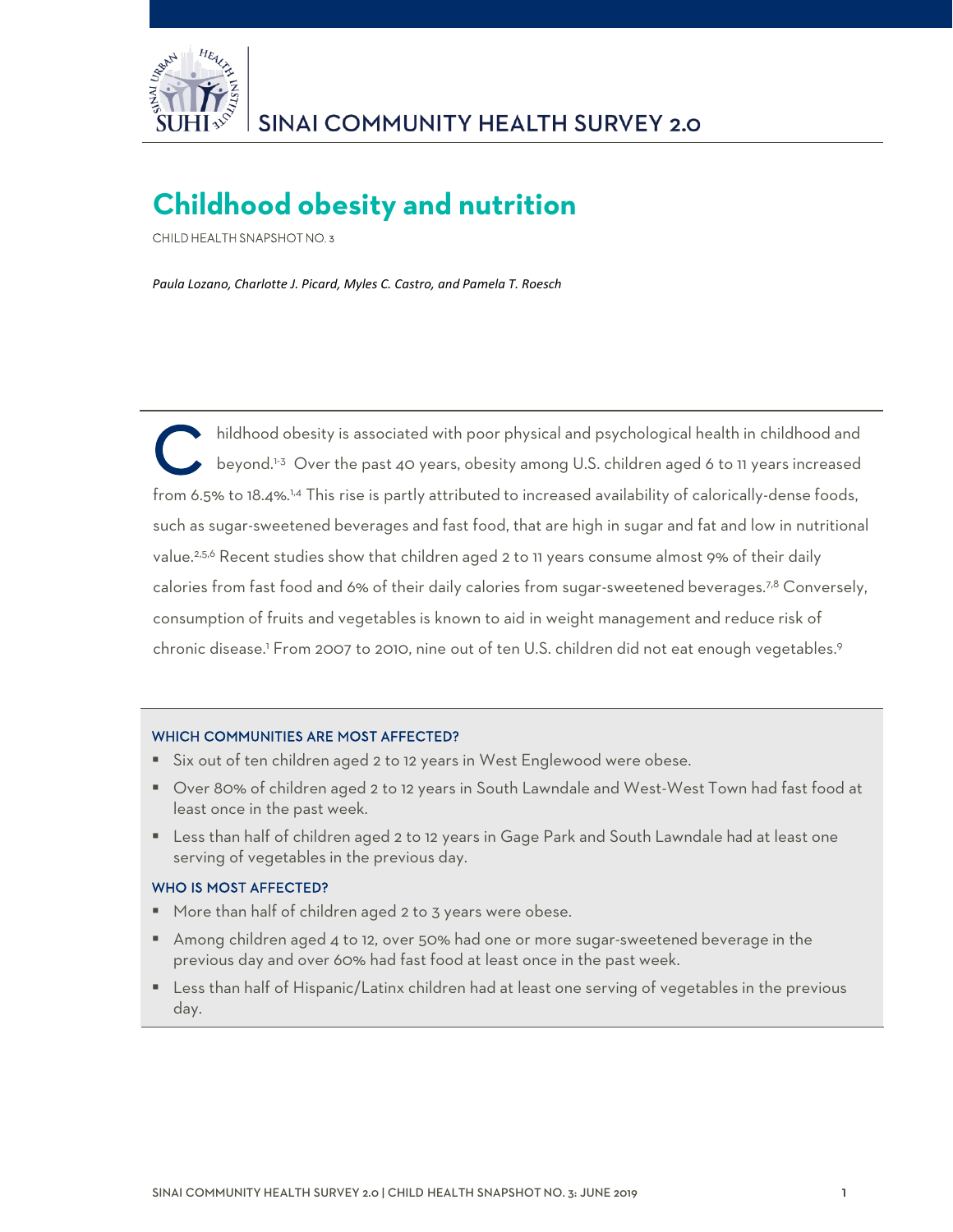

#### FIGURE 1: Prevalence of obesity among children aged 2 to 12 years by community area

Sample size: 206, Rao-Scott Chi-Square p-value : 0.0542

 The prevalence of obesity among children ranged from 23% in West-West Town to 62% in West Englewood.

# FIGURE 2: Prevalence of obesity among children by age group



 The prevalence of obesity was highest among children aged 2 to 3 years (55%) when compared to other age groups. However, differences between age groups were not statistically significant.

Obesity was defined by a child's body mass index at or above the 95th percentile for children of the same age and sex,<sup>10</sup> using the 2000 CDC growth reference charts for children and teens aged 2 to 20 years.<sup>11</sup> This measure was only assessed for children aged 2 to 12 years.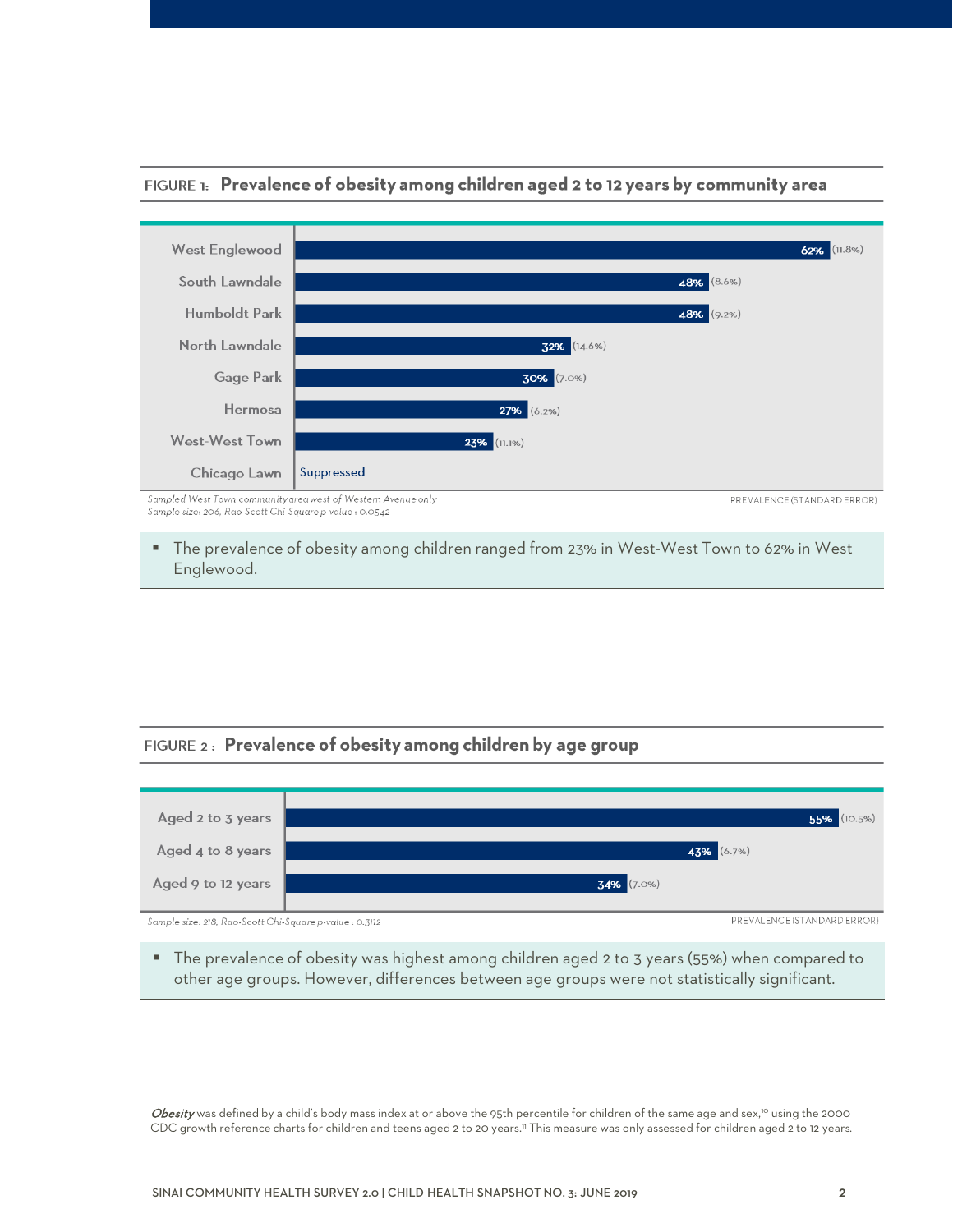

#### FIGURE 3: Percent of children aged 2 to 12 years who had at least one sugar-sweetened beverage in the previous day by community area

 The percent of children who had one or more sugar-sweetened beverage in the previous day ranged from 34% in Chicago Lawn to 69% in Gage Park.

## FIGURE 4: Percent of children aged 2 to 12 years who had at least one sugar-sweetened beverage in the previous day by age group



**The percent who had at least one sugar-sweetened beverage in the previous day was higher** among children aged 4 to 12 years than children aged 2 to 3 years, although differences between age groups were not statistically significant.

Sugar-sweetened beverage were defined as non-diet drinks with added sugar, such as sodas, sweetened water drinks, sports drinks, and energy drinks. A child was defined as having had at least one sugar-sweetened beverage if they had one or more glasses or cans of any of these beverage in the previous day. Asked only among children aged 2 to 12 years.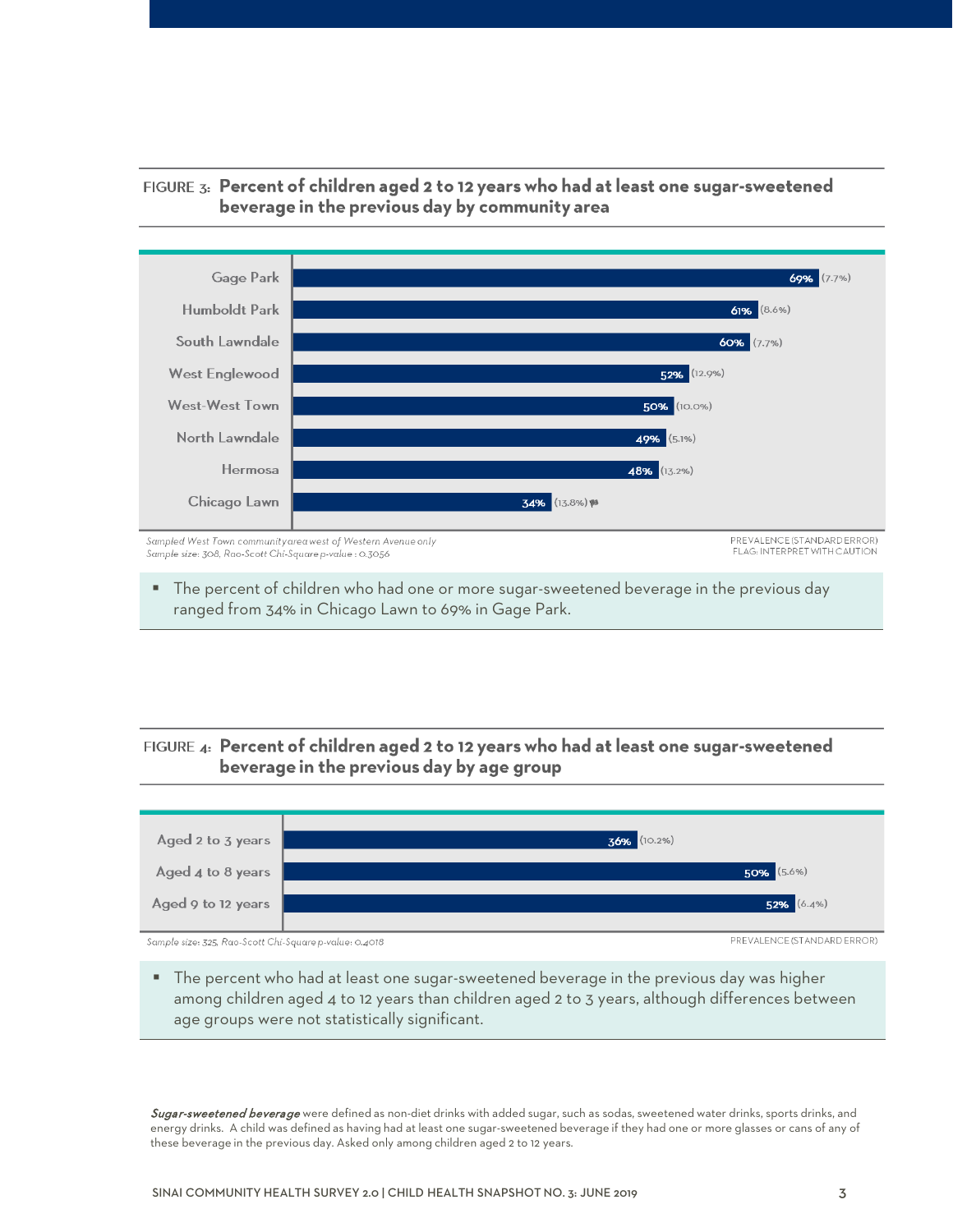

# FIGURE 5: Percent of children aged 2 to 12 years who had fast food at least once in the past week by community area

Sample size: 310, Rao-Scott Chi-Square p-value: 0.4470

The percent of children who had fast food at least once in the past week ranged from 62% in Chicago Lawn to 86% in South Lawndale.

# FIGURE 6: Percent of children aged 2 to 12 years who had fast food at least once in the past week by age group



 Over 65% of children aged 4 to 12 years had fast food at least once in the past week. Children aged 2 to 3 years were less likely to have had fast food at least once in the past week. Differences between age groups were not statistically significant.

Fast food was defined as fast food meals eaten at school, home, fast food restaurants, carryout, or drive thru. Fast food restaurants include places like McDonalds, KFC, Pizza Hut, and other chain stores, as well as locally owned restaurants serving fried chicken, hamburgers, pizza, and hotdogs for carry out. Children were defined as having had fast food at least once in the past week if they consumed any of these types of meals one or more times in the past seven days. Asked only among children aged 2 to 12 years.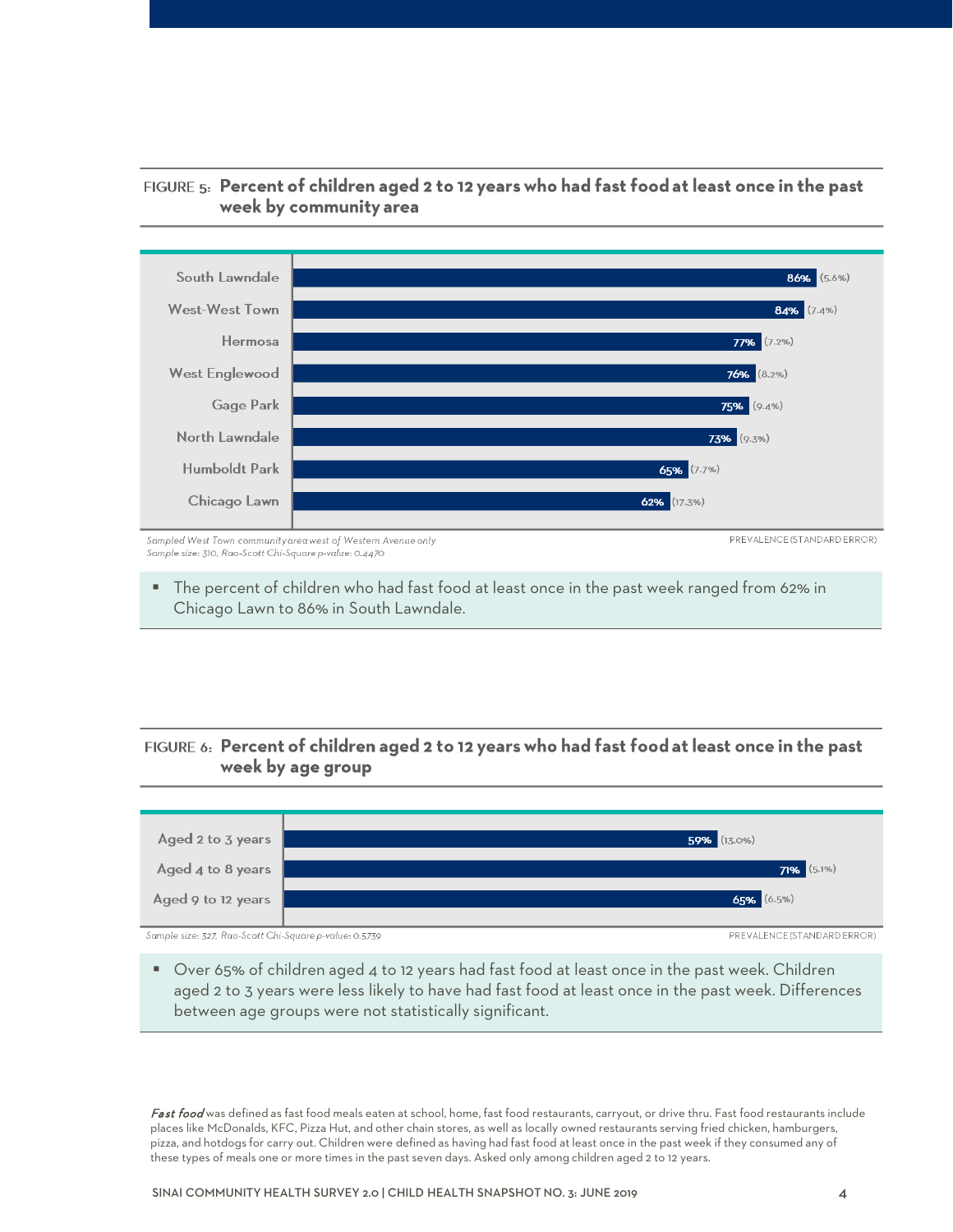

## FIGURE 7: Percent of children aged 2 to 12 years who had at least two servings of fruit in the previous day by community area

**The percent of children who had two or more servings of fruit in the previous day ranged from** 39% in North Lawndale to 62% in West-West Town.

## FIGURE 8: Percent of children aged 2 to 12 years who had at least two servings of fruit in the previous day by age group



 Four out of five children aged 2 to 3 years had two or more servings of fruit in the previous day. Fruit consumption among children aged 2 to 3 years was significantly higher than in older age groups.

A serving of fruit was defined as a medium sized piece of fruit, such as an apple or banana, or half a cup of chopped fruit. Children were defined as having had at least two servings of fruit if they consumed at least this amount in the previous day. Asked only among children aged 2 to 12 years.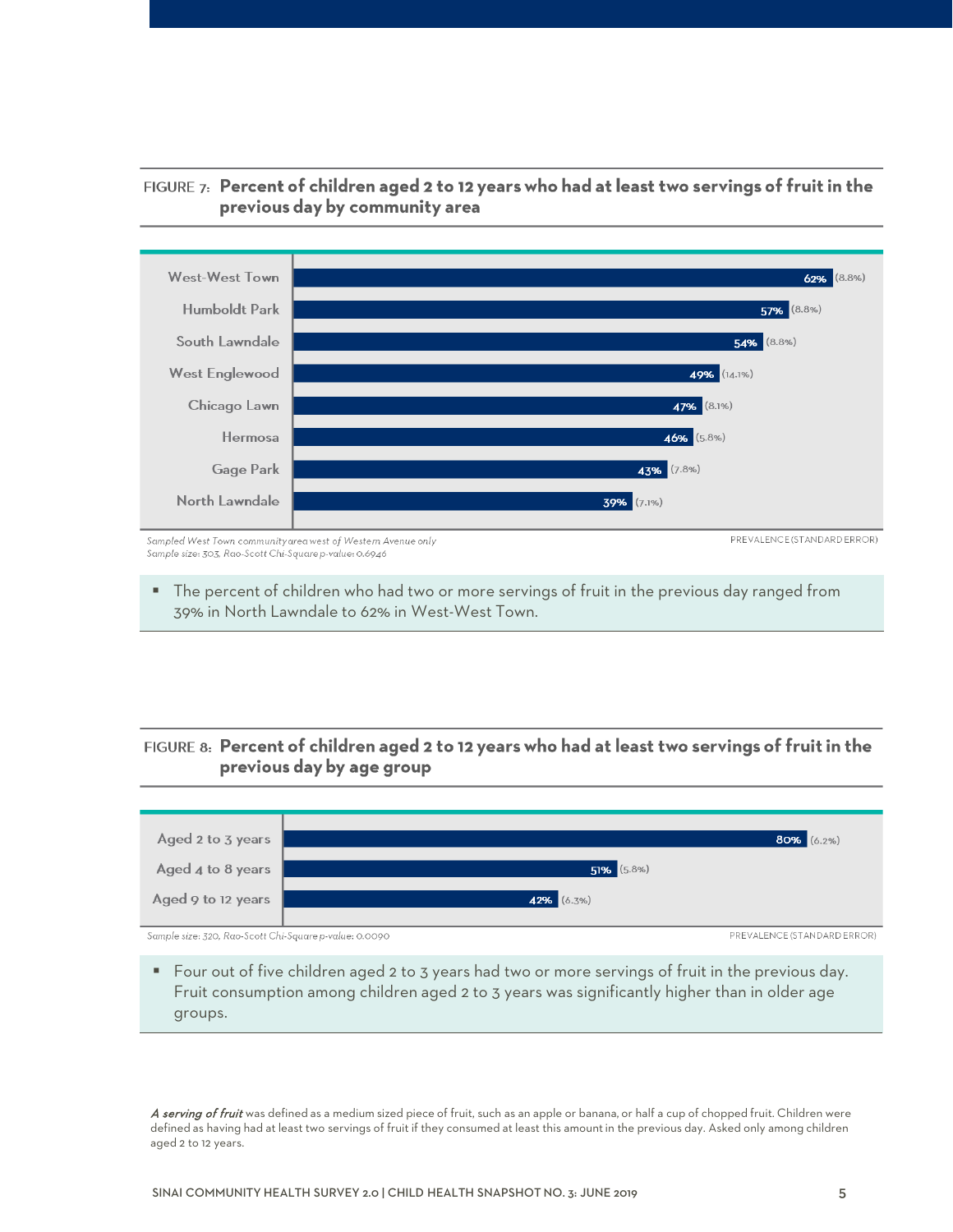

## FIGURE 9: Percent of children aged 2 to 12 years who had at least one serving of vegetables in the previous day by community area

Sample size: 304, Rao-Scott Chi-Square p-value: 0.4496

 The percent of children who had one or more serving of vegetables in the previous day ranged from 41% in South Lawndale to 65% in West-West Town.

# FIGURE 10: Percent of children aged 2 to 12 years who had at least one serving of vegetables in the previous day by race/ethnicity



 Non-Hispanic Black children were more likely to have had at least one serving of vegetables in the previous day (63%) than Hispanic/Latinx children (48%). This difference was statistically significant.

A serving of vegetables was defined as one cup of leafy greens or a half cup of other vegetables such as green beans or potatoes (not including fried potatoes). Children were defined as having had at least one serving of vegetables if they had one or more servings of vegetables in the previous day. Asked only among children aged 2 to 12 years.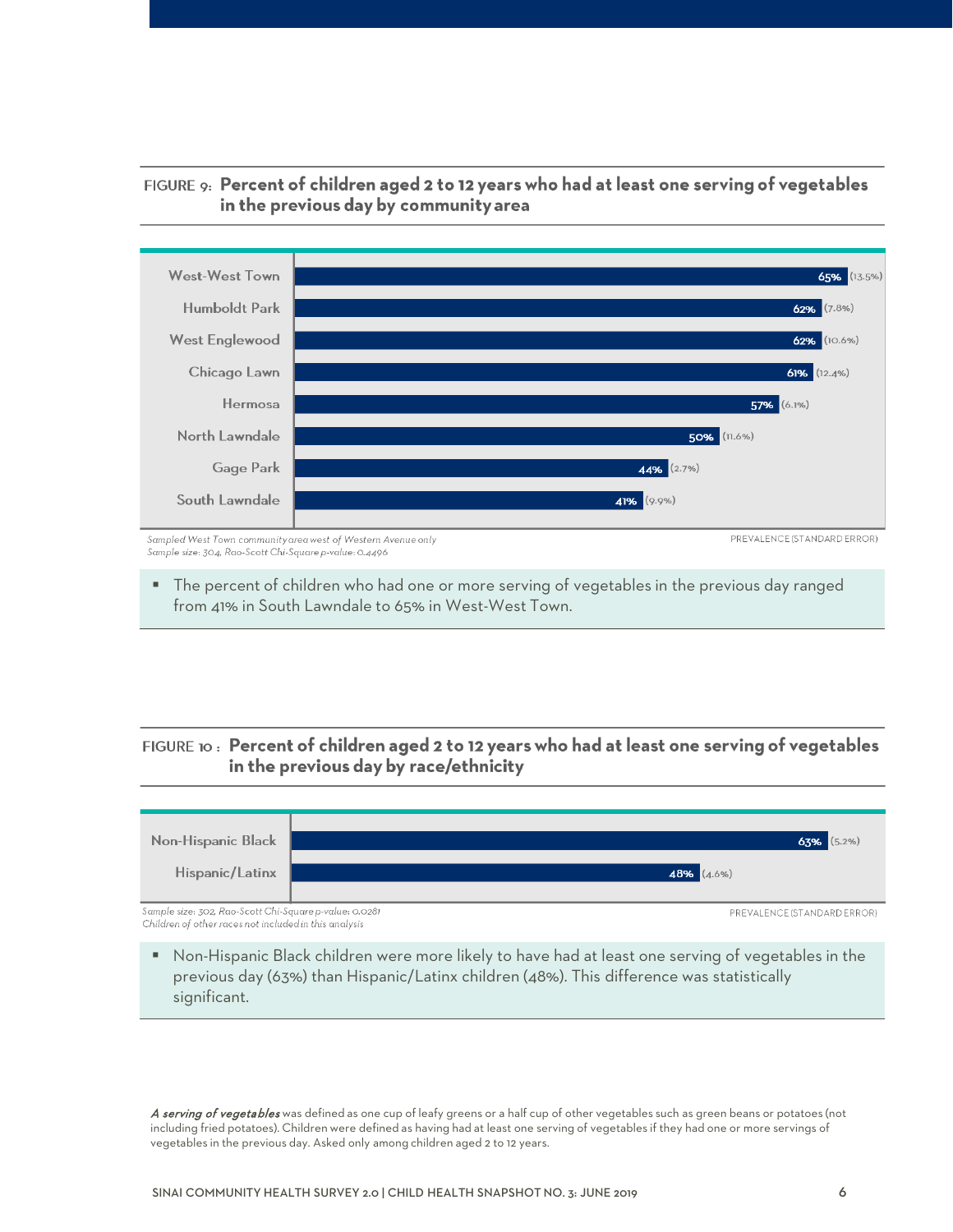#### ABOUT THE SURVEY

Sinai Urban Health Institute (SUHI) is a unique, nationally-recognized research center on the west side of Chicago. Our mission is to achieve health equity among communities through excellence and innovation in data-driven research, interventions, evaluation, and collaboration. SUHI is a proud member of Sinai Health System. For more information about SUHI, visit [www.SUHIChicago.org.](http://www.suhichicago.org/)

SUHI designed and conducted Sinai Community Health Survey 2.0 in partnership with our Community Advisory Committee and the University of Illinois at Chicago Survey Research Laboratory (SRL). SRL administered surveys face-to-face in both English and Spanish to randomly selected households from each of the ten surveyed communities. If children aged 0 to 12 years lived in the household, interviewers randomly selected one child and interviewed the child's parent or legal guardian ("primary caregiver") about the child's health. Data collection took place between March 2015 and September 2016 with a final sample size of 394 children aged 0 to 12 years.

Survey results are representative at the community area level for all communities with the exception of West Town, which was sampled west of Western Avenue only. Due to limited sample size, children from Norwood Park [and Lower West Side](http://www.sinaisurvey.org/) were excluded from community area analyses and children identified as Non-Hispanic White or Non-Hispanic Other were excluded from race/ethnicity analyses. More information about Sinai Survey is available at www.SinaiSurvey.org.

#### **METHODS**

We used weights to compute statistical estimates to ensure: (1) the estimates accounted for the differential probability of the selection of respondents; and (2) the distribution of child cases in each community area aligns with the distribution of children aged 0 to 12 years in the community area according to the 2010 Census. The Rao-Scott Chi-Square test and Adjusted Wald Test were used to test for statistical differences by community area, racial/ethnic group, sex, and age group. Findings were suppressed when the number of observations was less than five and flagged when the Relative Standard Error (RSE) was >30%, indicating that the values should be interpreted with caution.<sup>12</sup>